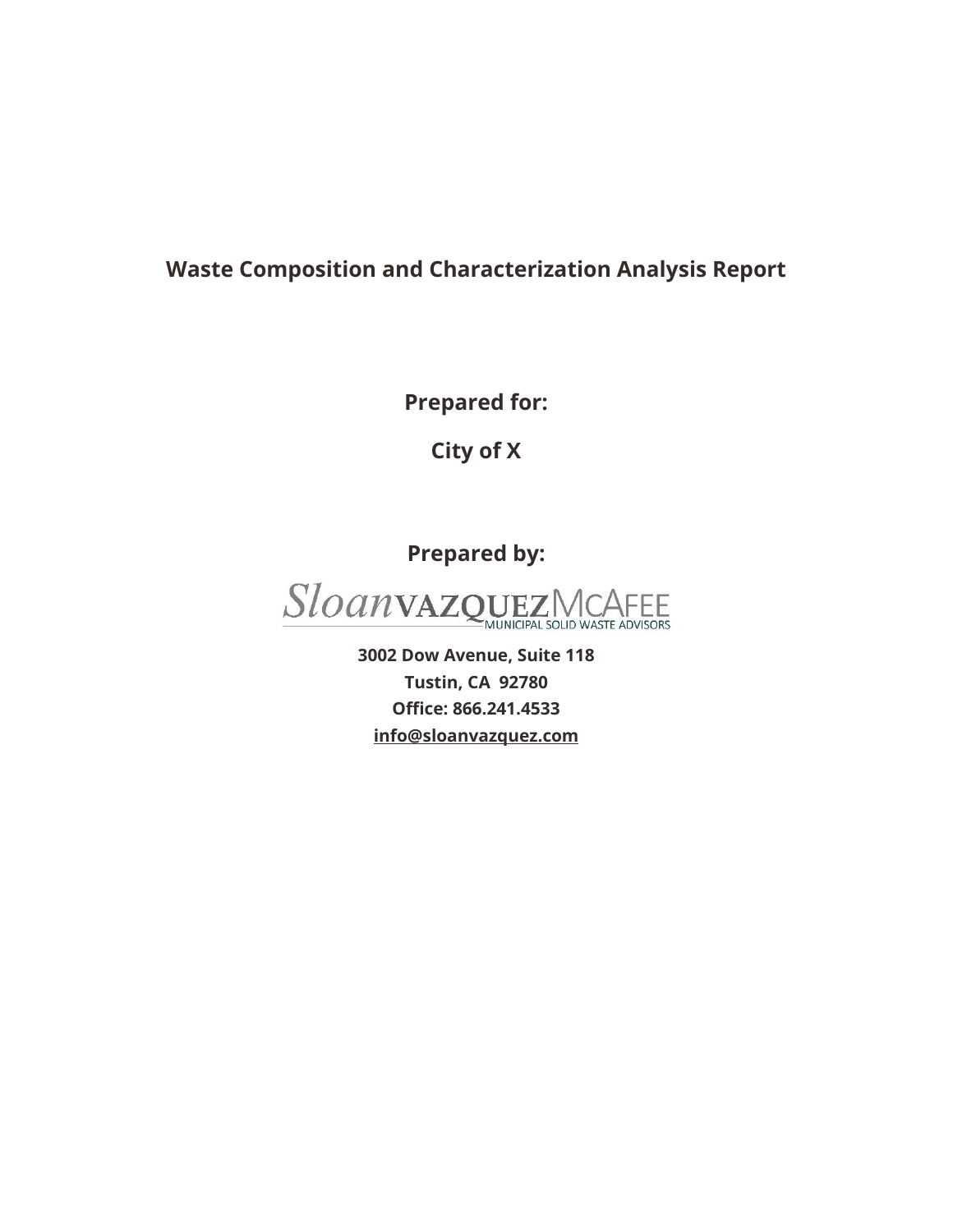## **Table of Contents**

| 2. |                                                   |  |
|----|---------------------------------------------------|--|
|    | А.                                                |  |
|    | В.                                                |  |
|    |                                                   |  |
|    | D.                                                |  |
|    | E.                                                |  |
|    |                                                   |  |
| 4. | WASTE COMPOSITION AND CHARACTERIZATION RESULTS 12 |  |
|    | Α.                                                |  |
|    | В.                                                |  |
|    |                                                   |  |

## **Table of Tables**

# **Table of Figures**

<span id="page-1-0"></span>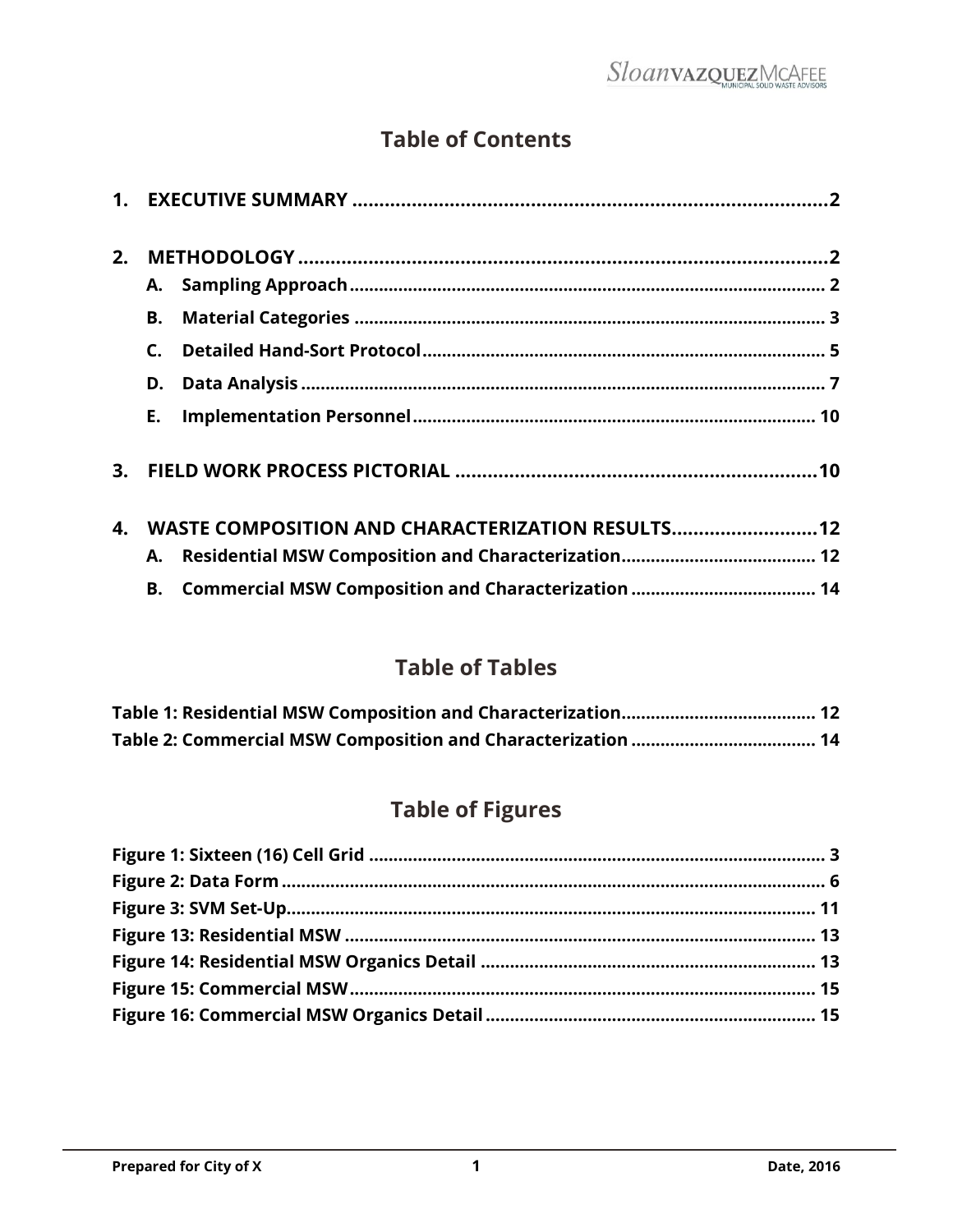#### **1. EXECUTIVE SUMMARY**

**Sloan Vazquez McAfee (SVM) was commissioned to identify the waste compositions and characteristics at the LOCATION (LOCATION). LOCATION is a municipal solid waste disposal facility, located in the central LOCATION, within eastern LOCATION in LOCATION County.** 

**The purpose of the waste composition and characteristics analysis is to identify and characterize municipal solid waste (MSW) material types received for disposal including residential and commercial solid waste. SVM will analyze waste types and quantities delivered to LOCATION characterized by waste type and generator type and determine weight and percentage of each type of material in comparison to total waste, then prepare draft and final reports for use by the City.**

#### <span id="page-2-0"></span>**2. METHODOLOGY**

**The intent of the solid waste composition and characteristics analysis was to identify, quantify and characterize MSW material types received for disposal at LOCATION through field sampling conducted at the landfill during the week of DATE, 2016.** 

**SVM collected waste samples at the LOCATION. Residential and Commercial MSW samples were hand sorted.** 

**The waste generation categories specifically identified and sampled as part of this composition and characterization study include residential and commercial loads exclusively generated in the City of LOCATION and disposed of at LOCATION. The material does not include waste materials collected in the City but not disposed at LOCATION, nor does it include materials disposed at LOCATION but not generated in the City.** 

## **A. Sampling Approach**

<span id="page-2-1"></span>**All residential and commercial waste samples were hand-sorted. Twenty-five samples of both residential and commercial waste were characterized.**

#### **Sample Cell Selection**

**To randomly select samples, each load was divided into a sixteen (16) cell grid as depicted below. A randomizer tool was used to assign a primary and alternative cell for sampling. The sample was taken from the randomly assigned cell for each selected load.**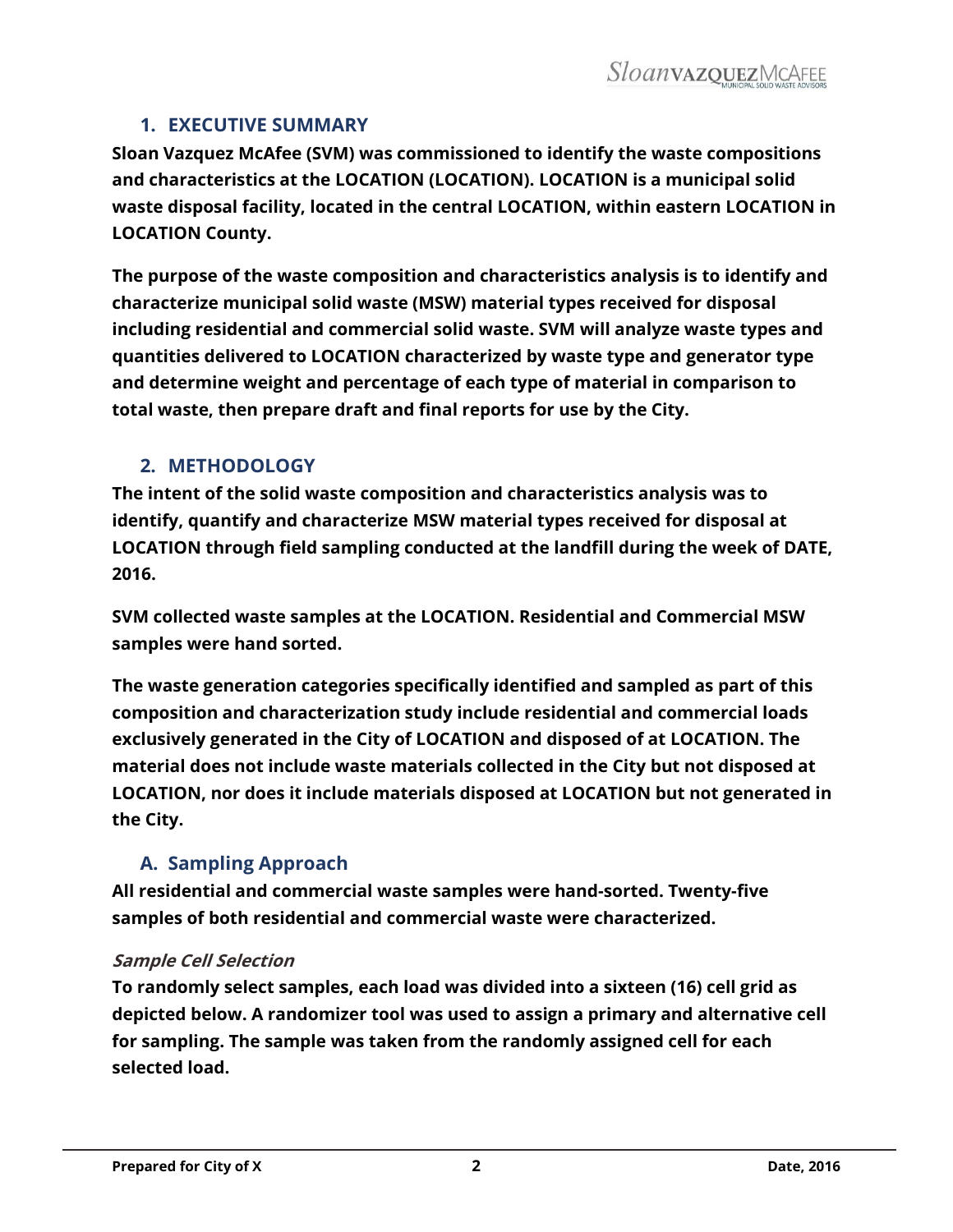**When the load arrived, the vehicle was directed to a designated location. Once the load was dumped, the randomly selected cell was extracted from the load and separated for sorting. The randomizer is an MS-Excel worksheet that uses a set of formulas to randomly select material for sorting. Each cell in the sixteen cell table was assigned a random number. The first two cells were assigned an integer value based on their rank with the other cells. The number assigned to the first cell was the cell to be sampled. If the first cell was inaccessible, the second cell was sampled.**

**By using the randomizer to select the samples from the loads delivered by the transfer trailers, the samples are representative of the residential and commercial waste collected throughout the City.** 



**Cells 12, 14, and 16 are below cells 4, 6 and 8, respectively. Figure 1: Sixteen (16) Cell Grid** 

## **B. Material Categories**

<span id="page-3-0"></span>**The materials identified, extracted, sorted and weighed were divided into designated categories for each sample in order to establish the composition, or the various types of material, as well as the characterization, which is the shape and size of those materials. The types of items included in each material category are described below.**

| <b>Dry Recoverable Fiber</b> | All clean dry fiber, including cardboard (OCC), chip board<br>(cereal/shoe box), office paper, junk mail, and shredded<br>paper that is readily recoverable using current<br>waste/recycling processing technology. |
|------------------------------|---------------------------------------------------------------------------------------------------------------------------------------------------------------------------------------------------------------------|
| <b>PET UBC's</b>             | PET plastic (#1) used beverage containers (UBCs)                                                                                                                                                                    |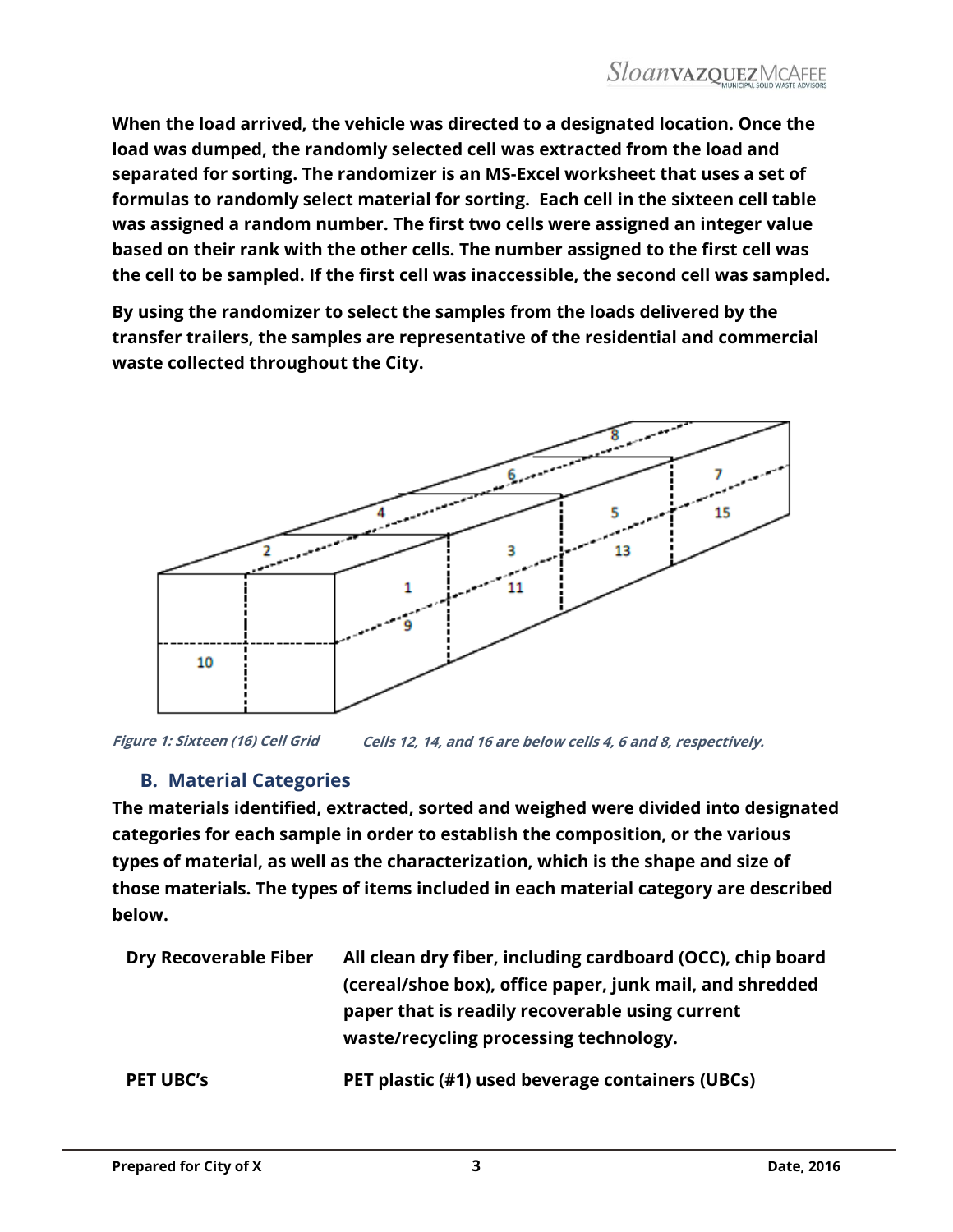# SloanvazquezMcAFEE

| <b>HDPE</b>              | All readily identifiable HDPE, including UBCs, 5-gallon<br>pails, laundry baskets, trash cans, toys, et al                                                                                                                                                                                          |
|--------------------------|-----------------------------------------------------------------------------------------------------------------------------------------------------------------------------------------------------------------------------------------------------------------------------------------------------|
| <b>Film Plastic</b>      | All film plastic from t-shirt bags to large garbage bags and<br>painters' tarps                                                                                                                                                                                                                     |
| <b>Mixed Plastics</b>    | All readily identifiable plastics except PET, HDPE, and Film                                                                                                                                                                                                                                        |
| Glass                    | California Redemption Value (CRV) and plate (window)<br>glass                                                                                                                                                                                                                                       |
| <b>Aluminum UBC's</b>    | All aluminum beverage containers, primarily CRV                                                                                                                                                                                                                                                     |
| <b>Mixed Ferrous</b>     | Tin cans, steel (pots, pans, construction material,<br>shelving, etc.)                                                                                                                                                                                                                              |
| <b>Mixed Non-Ferrous</b> | Aluminum windows and doors, folding lawn chairs,<br>stainless steel fixtures, brass hardware, copper pipe, et al                                                                                                                                                                                    |
| <b>Inerts</b>            | Dirt, rock, sand, brick, tile, ceramic, concrete, et al                                                                                                                                                                                                                                             |
| <b>Hazardous Waste</b>   | Pesticide, insecticide, paint, solvents, oil, cleaning<br>solutions, et al                                                                                                                                                                                                                          |
| E-waste                  | All items that operate via AC current or battery                                                                                                                                                                                                                                                    |
| <b>Textiles</b>          | Clothing, bedding, carpet, towels, rags, et al                                                                                                                                                                                                                                                      |
| <b>Organics</b>          | Unprocessed yard/garden waste, food waste, clean wood,<br>painted/treated wood, wet contaminated fiber, rubber                                                                                                                                                                                      |
|                          | Wet Contaminated Fiber Fiber that has been soiled and is not marketable as a<br>post-consumer fiber grade, and fiber that would<br>disintegrate during the mechanical sorting process<br>(screens and/or air classification) making it non-<br>recoverable with fiber products.                     |
| <b>Fines</b>             | Materials that fall through the 2" lattice on the sort table.<br>Depending upon the source of the sample, the fines may<br>be heavy in organic and inert materials, or in glass shards<br>and small fiber (shred). The organic/inert fines are<br>produced from unprocessed MSW or from "dirty" MRF |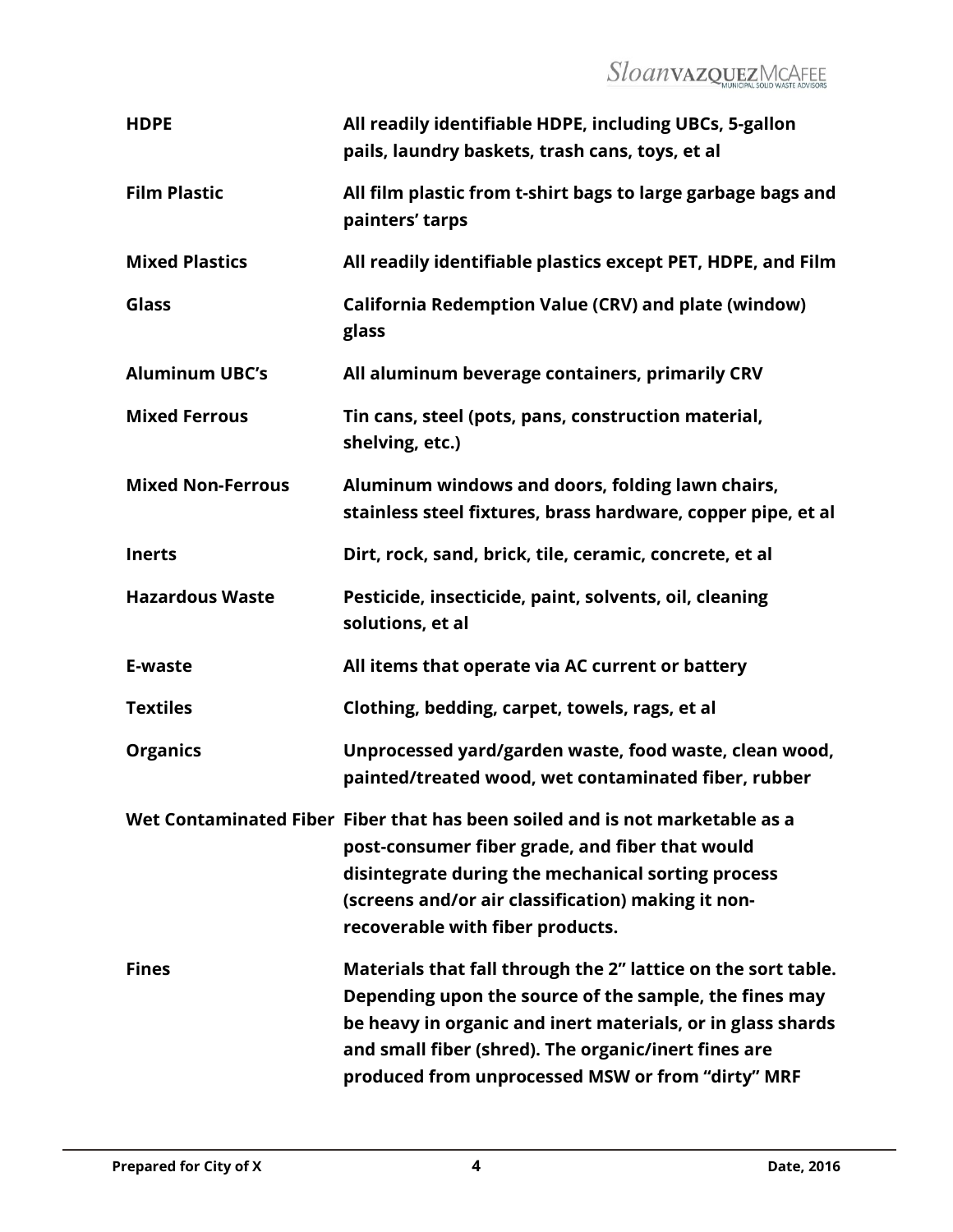**operations. The glass/fiber fines are produced from "clean", or single-stream recycling processing plants.**

**Other These materials generally include items that are comprised of more than one material and cannot be readily, economically separated and recovered. Many of these materials are not as readily recoverable as any of the other commodity/products because they would require disassembly or other special handling that is not typically built-in to a waste processing system.** 

## **C. Detailed Hand-Sort Protocol**

<span id="page-5-0"></span>**At LOCATION, a total of 20 samples of curbside residential MSW, a total of 10 samples of multi-family residential MSW, and a total of 20 samples of commercial MSW were hand-sorted. The step-by-step protocol for the hand-sort is described below.**

- **1. Conducted daily safety briefings, then reviewed methodology and sorting categories with the crew to ensure that all crewmembers understood the detailed material definitions before sampling began. The members of the crew were the same throughout the sampling process, and same crew members conducted the same activities during each day of the sampling. This consistency of team membership and assignment ensured reliability and uniformity of results throughout the process.**
- **2. Obtained waste samples from the randomly selected cell, as identified by the Field Crew Manager. The samples consisted of approximately 150-200 pounds of waste that were removed and placed onto a 9' X 12' tarp. The larger items were recovered directly from the tarp and deposited into 30-gallon tubs. Once the larger materials were removed from the sample, the sorting table was moved into place and used for the recovery of smaller items and the allocation of fines.**
- **3. Hand-sorted materials were placed into the prescribed categories. Sorting crew members specialized in specific material categories and placed the sorted materials into a designated plastic container while the Field Crew Manager monitored the sorting process to ensure proper classification. Additionally, the Field Crew Manager verified the purity of each material classification as it was weighed, prior to recording data on the data sheet.**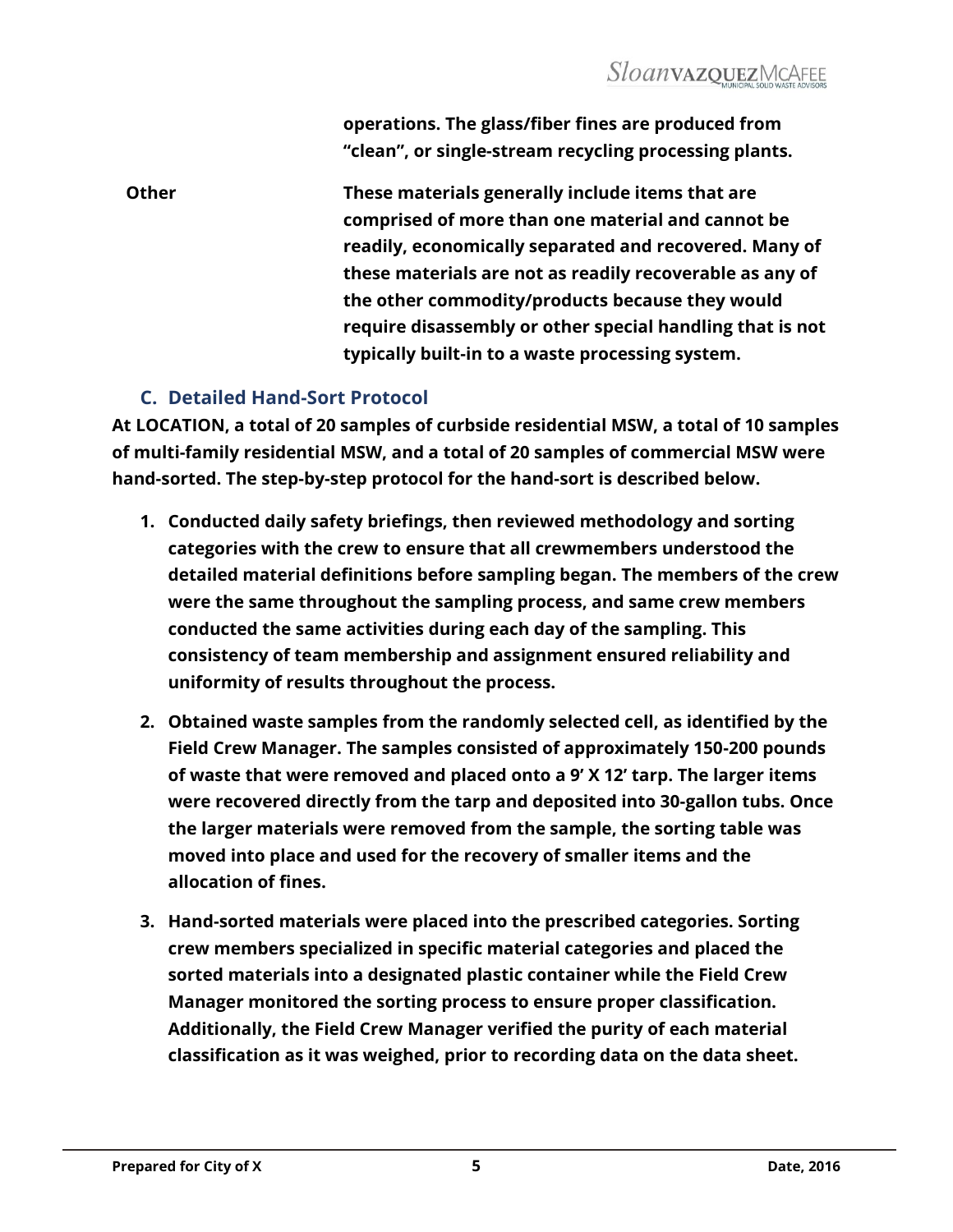**4. The composition weights were then recorded by the Field Crew Manager on the data sheet, depicted below as Figure 2. At the end of each day, the Field Crew Manager conducted a quality control review of the data recorded.**

|                          |                               | <b>WEIGHT</b><br>#1 | <b>WEIGHT</b><br>#2 | <b>WEIGHT</b><br>#3 | <b>WEIGHT</b><br>#4 | <b>WEIGHT</b><br>#5 |
|--------------------------|-------------------------------|---------------------|---------------------|---------------------|---------------------|---------------------|
| DRY, RECOVERABLE FIBER   |                               |                     |                     |                     |                     |                     |
| <b>PET</b>               |                               |                     |                     |                     |                     |                     |
| <b>HDPE</b>              |                               |                     |                     |                     |                     |                     |
|                          | <b>FILM PLASTICS</b>          |                     |                     |                     |                     |                     |
|                          | <b>MIXED PLASTICS</b>         |                     |                     |                     |                     |                     |
| <b>GLASS</b>             |                               |                     |                     |                     |                     |                     |
|                          | <b>ALUMINUM UBC's</b>         |                     |                     |                     |                     |                     |
|                          | <b>MIXED FERROUS</b>          |                     |                     |                     |                     |                     |
| <b>MIXED NON-FERROUS</b> |                               |                     |                     |                     |                     |                     |
| <b>INERTS</b>            |                               |                     |                     |                     |                     |                     |
| <b>HAZARDOUS WASTE</b>   |                               |                     |                     |                     |                     |                     |
| <b>E-WASTE</b>           |                               |                     |                     |                     |                     |                     |
| <b>TEXTILES</b>          |                               |                     |                     |                     |                     |                     |
|                          | <b>YARD WASTE</b>             |                     |                     |                     |                     |                     |
|                          | <b>FOOD WASTE</b>             |                     |                     |                     |                     |                     |
|                          | <b>CLEAN WOOD</b>             |                     |                     |                     |                     |                     |
| Organics                 | <b>TREATED/PAINTED WOOD</b>   |                     |                     |                     |                     |                     |
|                          | <b>WET/CONTAMINATED FIBER</b> |                     |                     |                     |                     |                     |
|                          | <b>RUBBER PRODUCTS</b>        |                     |                     |                     |                     |                     |
|                          | <b>ALLOCATED ORGANICS</b>     |                     |                     |                     |                     |                     |
| <b>FINES</b>             |                               |                     |                     |                     |                     |                     |
| <b>OTHER</b>             |                               |                     |                     |                     |                     |                     |

<span id="page-6-0"></span>**Figure 2: Data Form**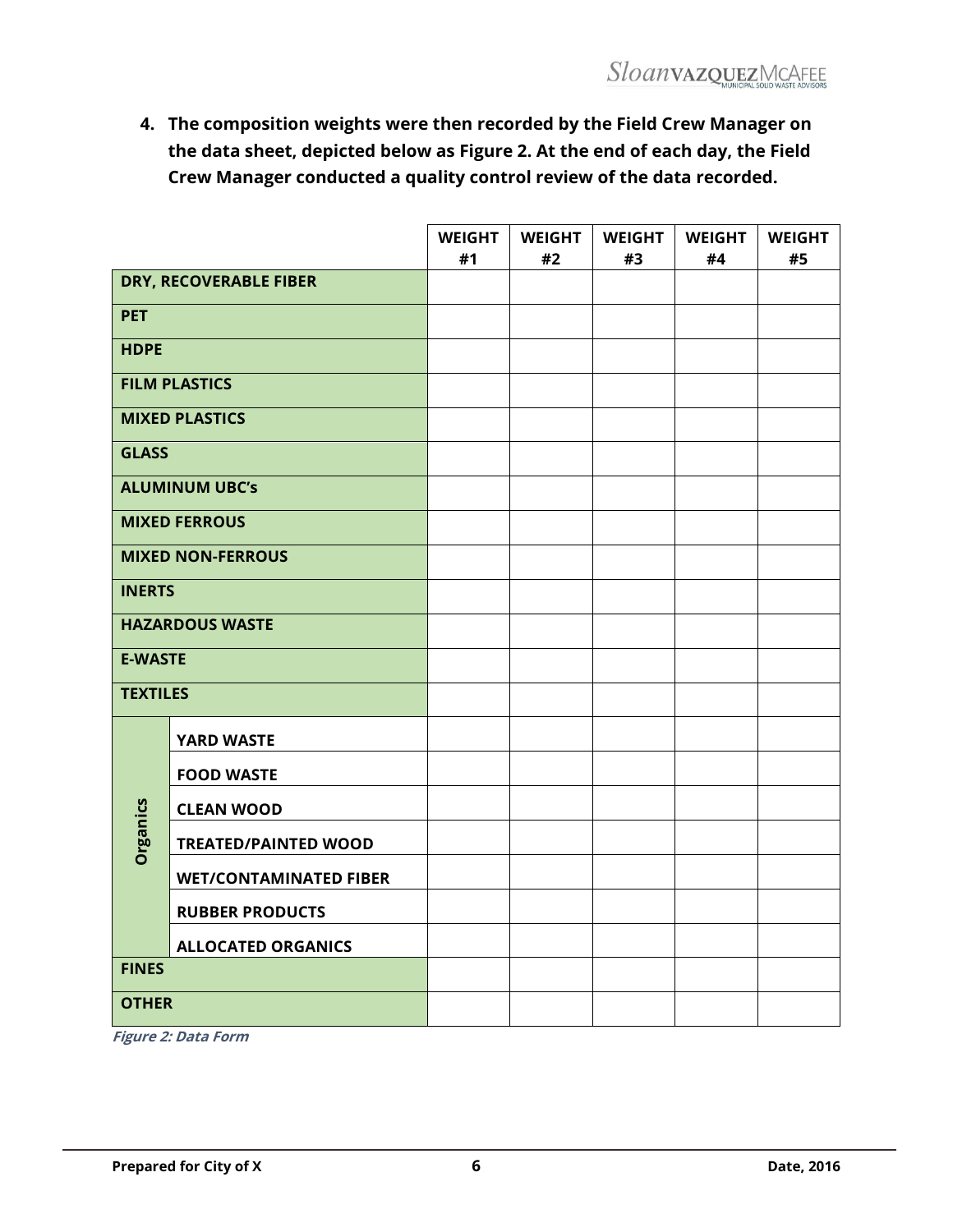**Examples of materials identified as "Fines" as part of the field work conducted at LOCATION included the following:** 

- **organic materials, which were primarily yard and food waste**
- **inert materials, which were primarily rock, gravel, sand and dirt**
- **small shards of glass, and**
- **<2" fiber, which was primarily 3x5 card or Post-it® note sized and shredded paper.**

**The four types of material described above made up >95% of the identified fines. The remaining material identified as fines made up <5% including items such as ammunition, pens and pencils, medication bottles, batteries and bottle caps.** 

**Material identified as "Other" during the LOCATION field work included the following items:**

- **Diapers & Beds Pads**
- **Garbage Disposal Unit**
- **Child's Car Seat**
- **Plastic Coated Pipe**
- **Numerous Bags of Feces**
- **Vinyl/Fabric Smocks**
- **•** Bean Bag Chair
- **Shoes**
- **Belts**
- **Folding Table**
- **Folding Chair**
- **Foam Mattress**
- **Box Springs**
- **Suitcases**
- **Large Christmas Wreaths**
- **Christmas Ornaments (Store Inventory)**
- **Backpacks**

**Basketball goal**

## <span id="page-7-0"></span>**D. Data Analysis**

**Following the separation of each sample, all material was weighed and the weight was recorded on field forms and then entered into the database and reviewed for accuracy. Data input was checked twice by a two-person team for quality control to confirm that there were not any typos such as transposed numbers or misplaced decimal points. The equations used in these calculations are provided below.**

#### **Waste Sort Analytical Procedures**

**The waste characterization and quantity profiles for this study were developed through the following steps:**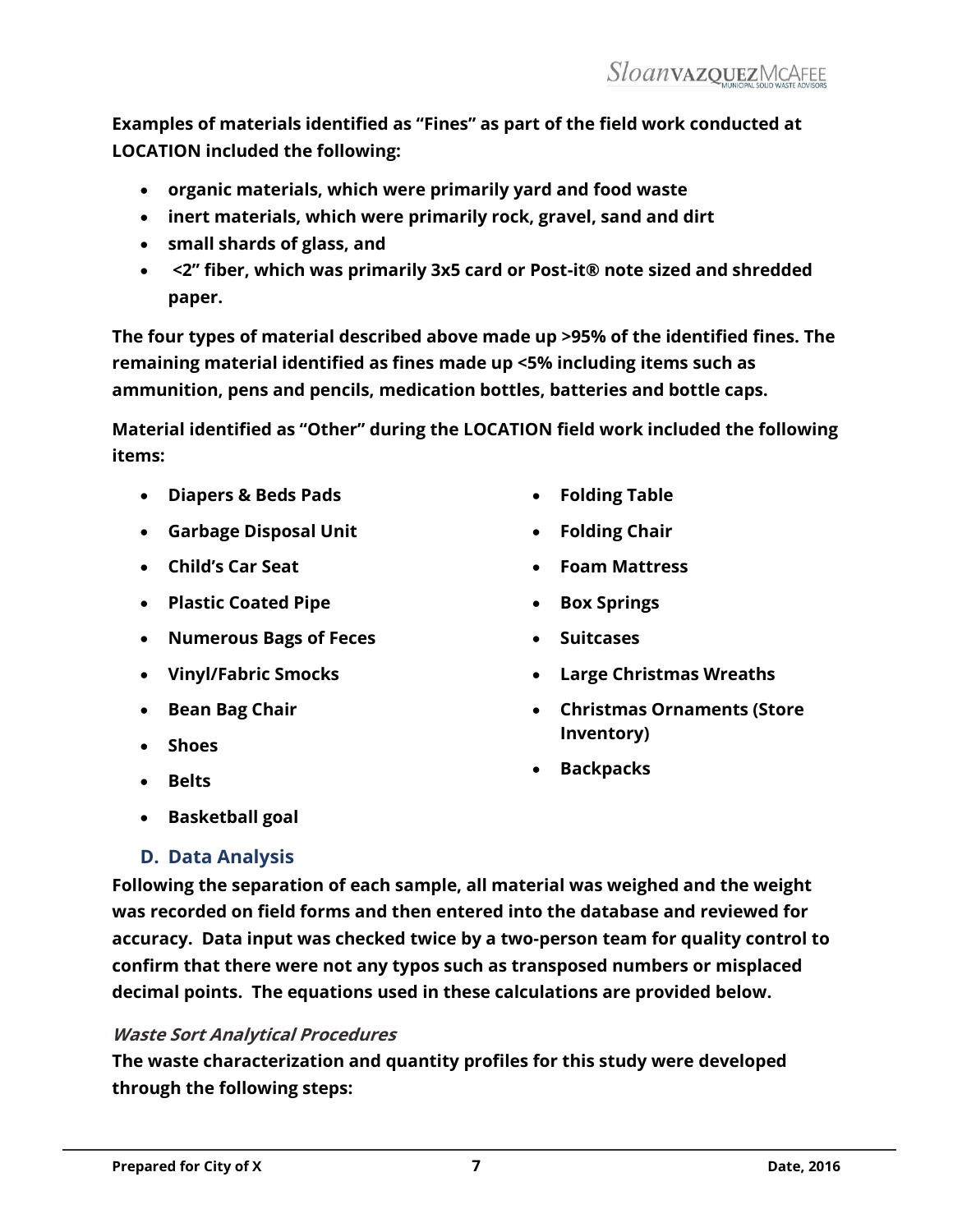#### **Converting Volumes to Weights**

**The composition calculations relied on the availability of individual material weights for each sample. For industrial and self-haul samples, volume estimates were converted to weights using accepted waste density conversion factors. Using the volume-to-weight conversion factors and the volume estimates obtained during the characterization of visual samples, individual material weights were calculated using the following formula:**

$$
c = m \times s \times v \times d
$$

#### **where:**

**<sup>m</sup>= percentage estimate of the material, as a portion of the material class (e.g., the extent to which newspaper constitutes all of the paper in the sample)**

**<sup>s</sup> = percentage estimate of the material class, as a portion of all the material in the sample (e.g., the extent to which paper constitutes all of the material in the sample)**

**<sup>v</sup> = total volume of the sample (in cubic yards)**

**d = density conversion of the material (in pounds/cubic yard)**

**<sup>c</sup>= the total weight of the specific material in the sample**

**Each material weight was scaled so that the sum of all material weights equals the actual total sample weight (or net weight of the load).**

#### **Composition Calculations**

**The composition estimates represent the ratio of the material categories' weight to the total waste for each noted sector. They were derived by summing each material's weight across all of the selected records and dividing by the sum of the total weight of waste, as shown in the following equation:**

$$
r_j = \frac{\sum_i c_i}{\sum_i w_i}
$$

**where:**

**<sup>c</sup>= weight of a particular material**

**<sup>w</sup> = sum of all material weights**

for  $i = 1$  to  $n$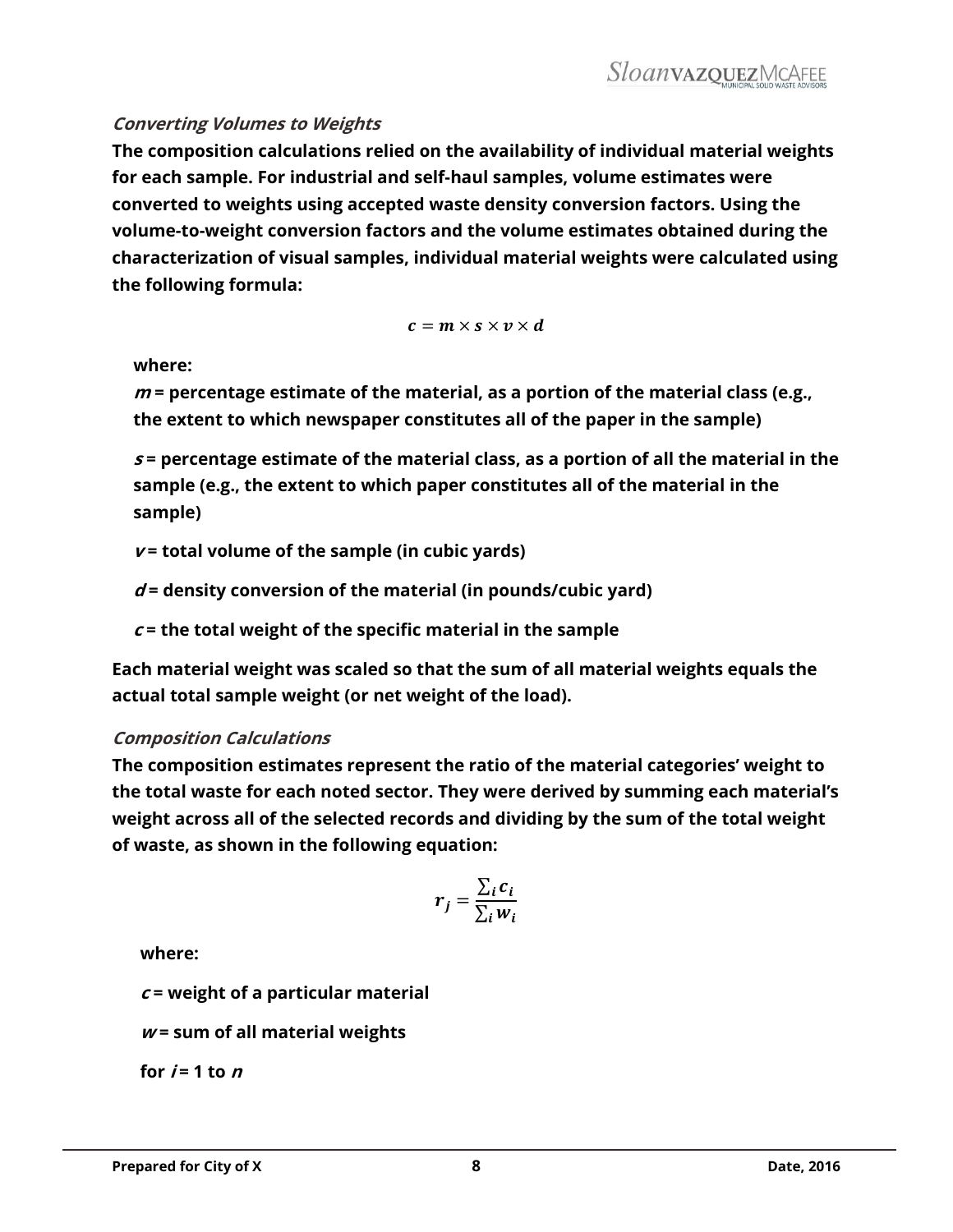**where <sup>n</sup> = number of selected samples**

for 
$$
j = 1
$$
 to  $m$ 

**where <sup>m</sup> = number of material categories**

#### **Confidence Interval**

**The confidence interval for this estimate was derived in two steps. First, the variance around the estimate was calculated, accounting for the fact that the ratio includes two random variables (the material and the total sample weights). The variance of the ratio estimator equation follows:**

$$
\widehat{V}_{rj} = \left(\frac{1}{n}\right) \cdot \left(\frac{1}{\overline{w}^2}\right) \cdot \left(\frac{\sum_i (c_{ij} - r_j w_i)^2}{n - 1}\right)
$$

**where:**

$$
\overline{w} = \frac{\sum_i w_i}{n}
$$

**Second, precision levels at the 90% confidence interval were calculated for a material's mean as follows:**

$$
r_j \pm \left(t \cdot \sqrt{\widehat{V}_{rj}}\right)
$$

**where:**

**t = the value of the t-statistic (1.645) corresponding to a 90% confidence level.**

#### **Weighted Averages**

**The overall County waste composition estimates was calculated by performing a weighted average across the five waste types. The weighted average for an overall composition estimate was performed as follows:**

$$
O_j = (p_1 * r_{j1}) + (p_2 * r_{j2}) + (p_3 * r_{j3}) + \cdots
$$

**where:**

**p = the proportion of tonnage contributed by the noted sample group**

 $r$  = ratio of material weight to total waste weight in the noted sample group for  $j$ **= 1 to m**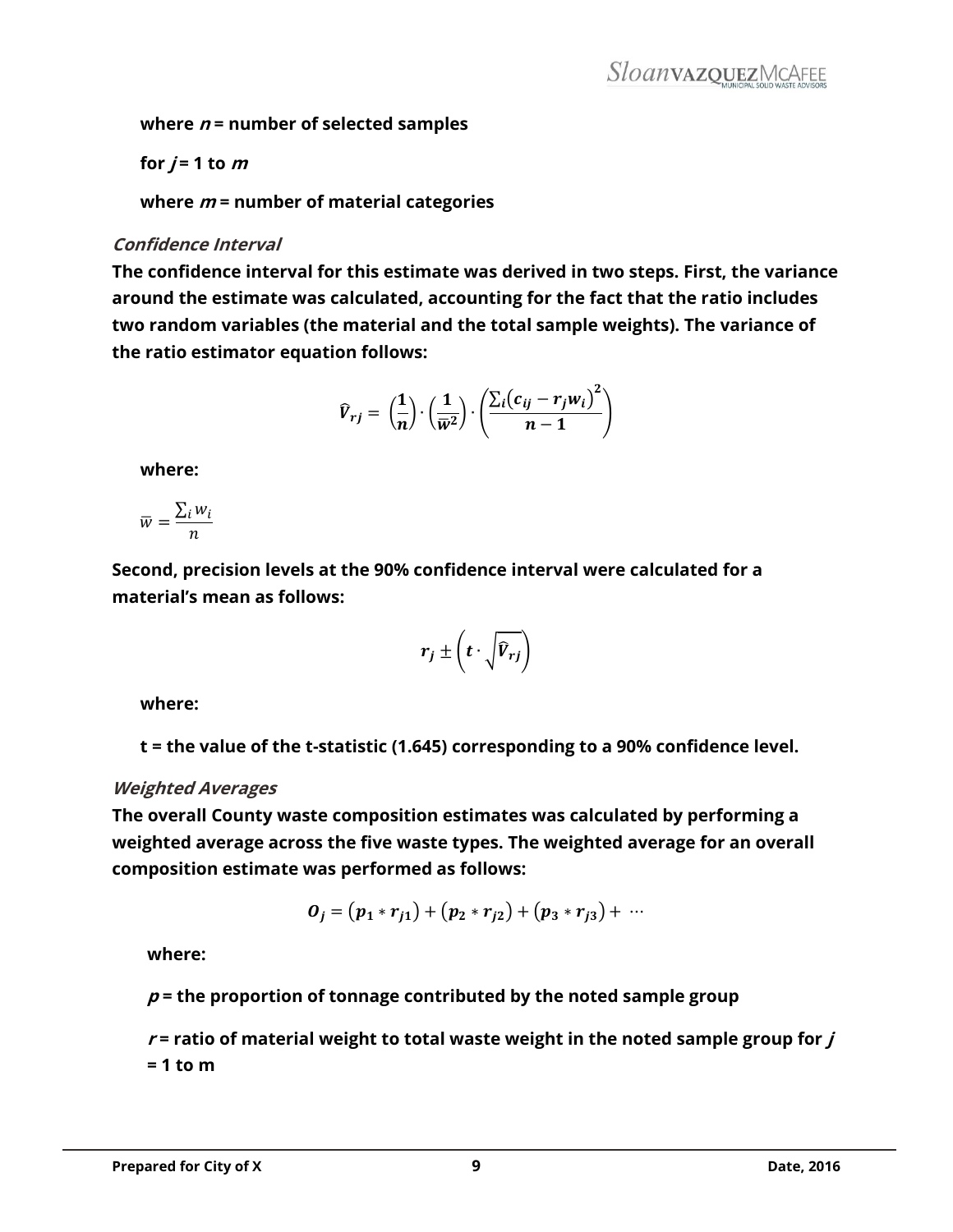**where: <sup>m</sup> = number of material categories**

**The variance of the weighted average is calculated**

$$
VarO_j = (p_1^2 * V_{r_{j_1}}) + (p_2^2 * V_{r_{j_2}}) + (p_3^2 * V_{r_{j_3}}) + \cdots
$$

## **E. Implementation Personnel**

<span id="page-10-0"></span>**The SVM project team included a crew of four sorters, a loader operator, a field crew manager and a principal. The team was equipped with a sorting table, a work table, tarps, tubs, hand tools, a skid steer, a digital scale with a 2/10ths of one-pound increment, and personal protective equipment including high visibility vests, hard hats, dust masks, steel-toed boots, puncture resistant gloves and safety glasses. A storage box was secured at the site for placement of the equipment at end of each workday.**

**The sampling process was effectively facilitated by the cooperation and active support of the LOCATION management and field personnel at the site. The contribution of the LOCATION management and field staff was critical to the timely, successful completion of the field sorting process.** 

## <span id="page-10-1"></span>**3. FIELD WORK PROCESS PICTORIAL**

**The following photos depict the implementation of the waste composition and characterization process and provide an illustration of the types of materials delivered to LOCATION.** 

**The following photograph shows the SVM waste composition/sampling set-up at LOCATION.**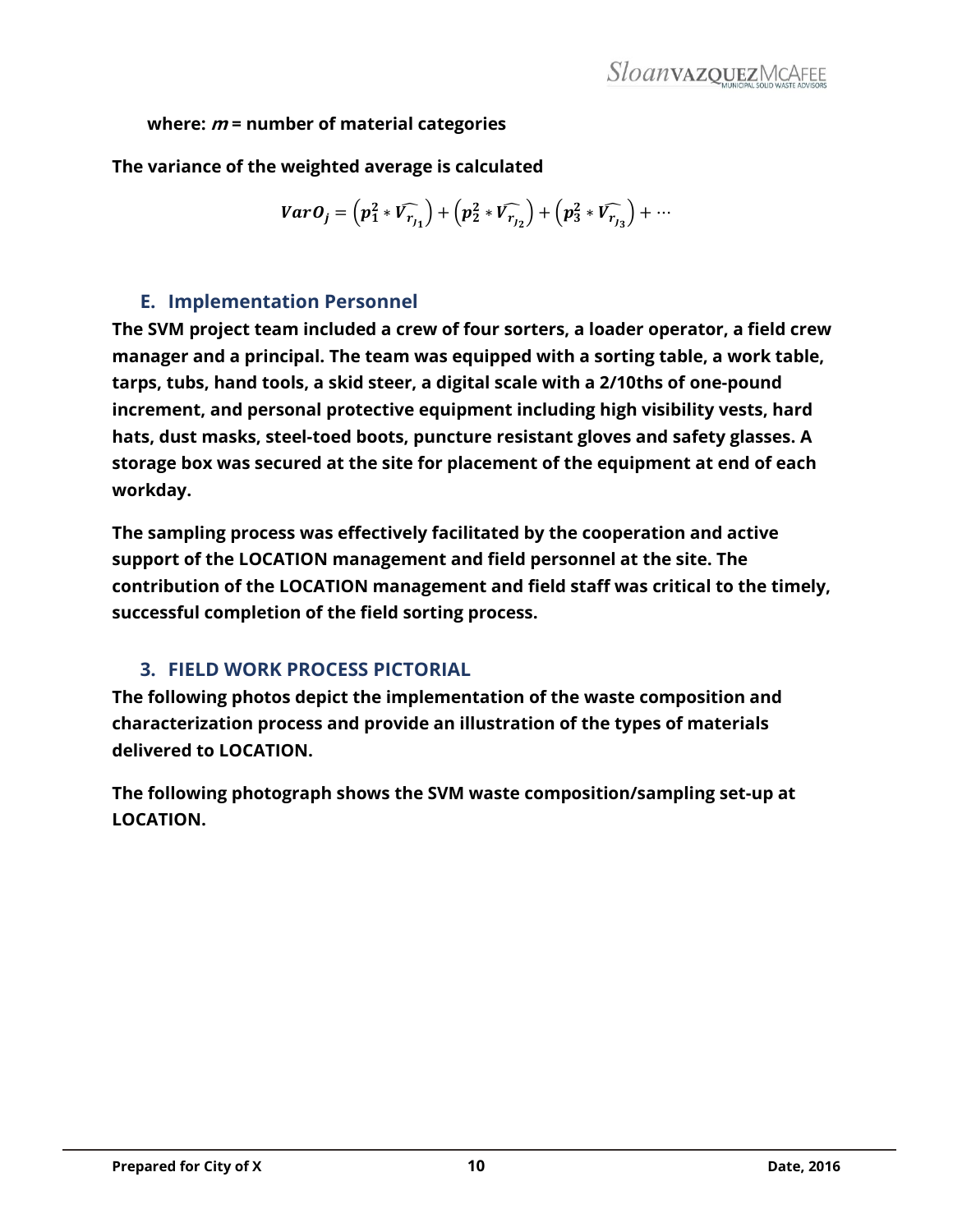

**Figure 3: SVM Set-Up**

- <span id="page-11-1"></span> **9' X 12' canvas tarps were arranged in order to host up to six separate 200 (+-) samples simultaneously**
- **Digital scale with .2-pound increment used to weigh and record the specified material types.**
- <span id="page-11-0"></span> **Skid-steer track-loader equipped with a grapple bucket to extract the randomly selected cell from each randomly selected route.**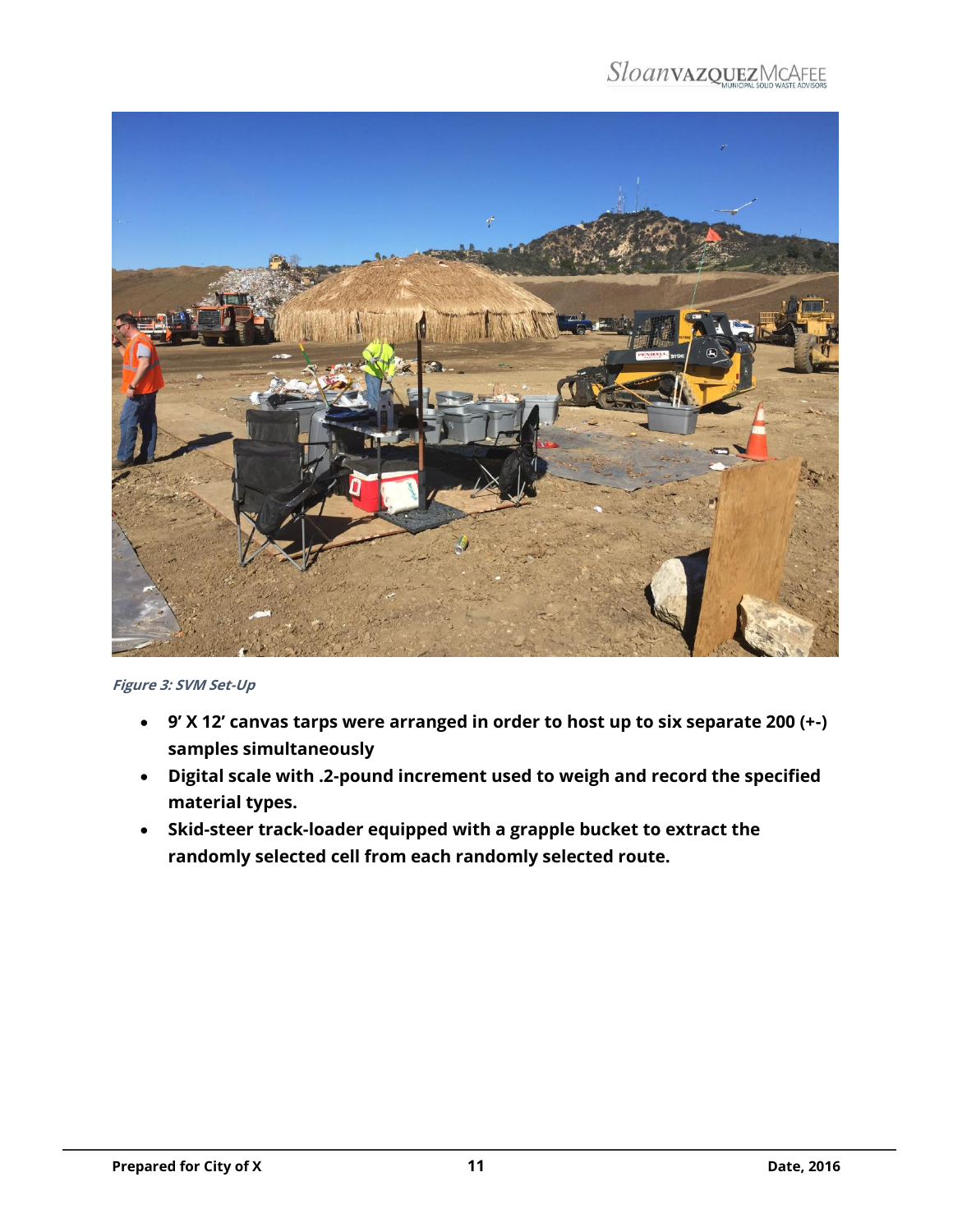## **4. WASTE COMPOSITION AND CHARACTERIZATION RESULTS**

**Using the prescribed methodology and protocols, the waste composition and characterization studies were completed at LOCATION. The data are provided for each material category and then presented in aggregate form. The data are presented in tables and in pie charts, with a separate pie chart including more detail for Organics.** 

## <span id="page-12-0"></span>**A. Residential MSW Composition and Characterization**

<span id="page-12-1"></span>**Table 1: Residential MSW Composition and Characterization**

| <b>Residential MSW</b><br>(25 Samples, Hand Sort) | Mean<br>Composition | Standard<br>Deviation | Lower | Upper |
|---------------------------------------------------|---------------------|-----------------------|-------|-------|
| 1. Dry Recoverable Fiber                          | 12.6%               | 6.9%                  | 10.4% | 14.9% |
| 2. PET UBC's                                      | 0.5%                | 0.3%                  | 0.4%  | 0.6%  |
| 3. HDPE                                           | 0.6%                | 0.5%                  | 0.4%  | 0.8%  |
| 4. Film Plastic                                   | 3.0%                | 1.7%                  | 2.4%  | 3.5%  |
| <b>5. Mixed Plastics</b>                          | 2.8%                | 2.6%                  | 2.0%  | 3.7%  |
| 6. Glass                                          | 2.0%                | 2.5%                  | 1.2%  | 2.8%  |
| <b>7. Aluminum UBC's</b>                          | 0.1%                | 0.3%                  | 0.1%  | 0.2%  |
| 8. Mixed Ferrous (Tin & Salvage)                  | 3.5%                | 6.3%                  | 1.4%  | 5.6%  |
| 9. Mixed Non-Ferrous (Salvage)                    | 0.1%                | 0.2%                  | 0.0%  | 0.1%  |
| 10. Inerts                                        | 5.0%                | 10.2%                 | 1.6%  | 8.4%  |
| <b>11. Hazardous Waste</b>                        | 0.1%                | 0.4%                  | 0.0%  | 0.2%  |
| 12. E-Waste                                       | 0.9%                | 2.4%                  | 0.1%  | 1.7%  |
| <b>13. Textiles</b>                               | 4.2%                | 5.1%                  | 2.6%  | 5.9%  |
| 14. Organics                                      | 45.9%               | 19.1%                 | 39.6% | 52.1% |
| a. Yard Waste                                     | 7.5%                | 14.8%                 | 2.7%  | 12.4% |
| <b>b. Food Waste</b>                              | 26.6%               | 15.7%                 | 21.5% | 31.8% |
| c. Clean Wood                                     | 3.1%                | 6.8%                  | 0.9%  | 5.3%  |
| d. Treated/Painted Wood                           | 2.3%                | 6.6%                  | 0.2%  | 4.5%  |
| e. Wet/Contaminated Fiber                         | 5.8%                | 4.4%                  | 4.4%  | 7.3%  |
| f. Rubber                                         | 0.4%                | 1.9%                  | 0.0%  | 1.1%  |
| 15. Fines (<2" Items)                             | 8.6%                | 6.9%                  | 6.3%  | 10.9% |
| 16. Other                                         | 10.1%               | 7.8%                  | 7.5%  | 12.7% |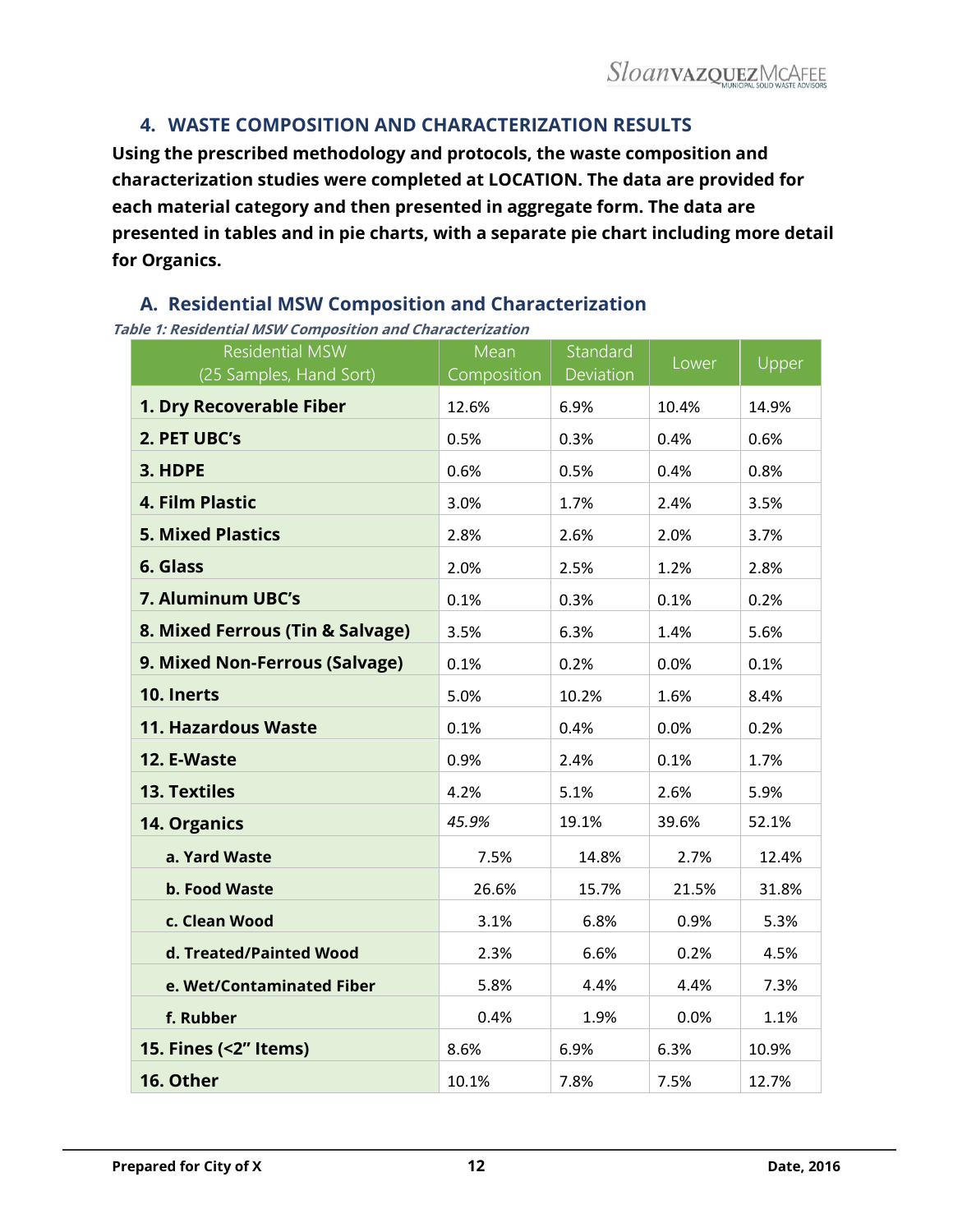

**Figure 4: Residential MSW**



<span id="page-13-0"></span>**Figure 5: Residential MSW Organics Detail**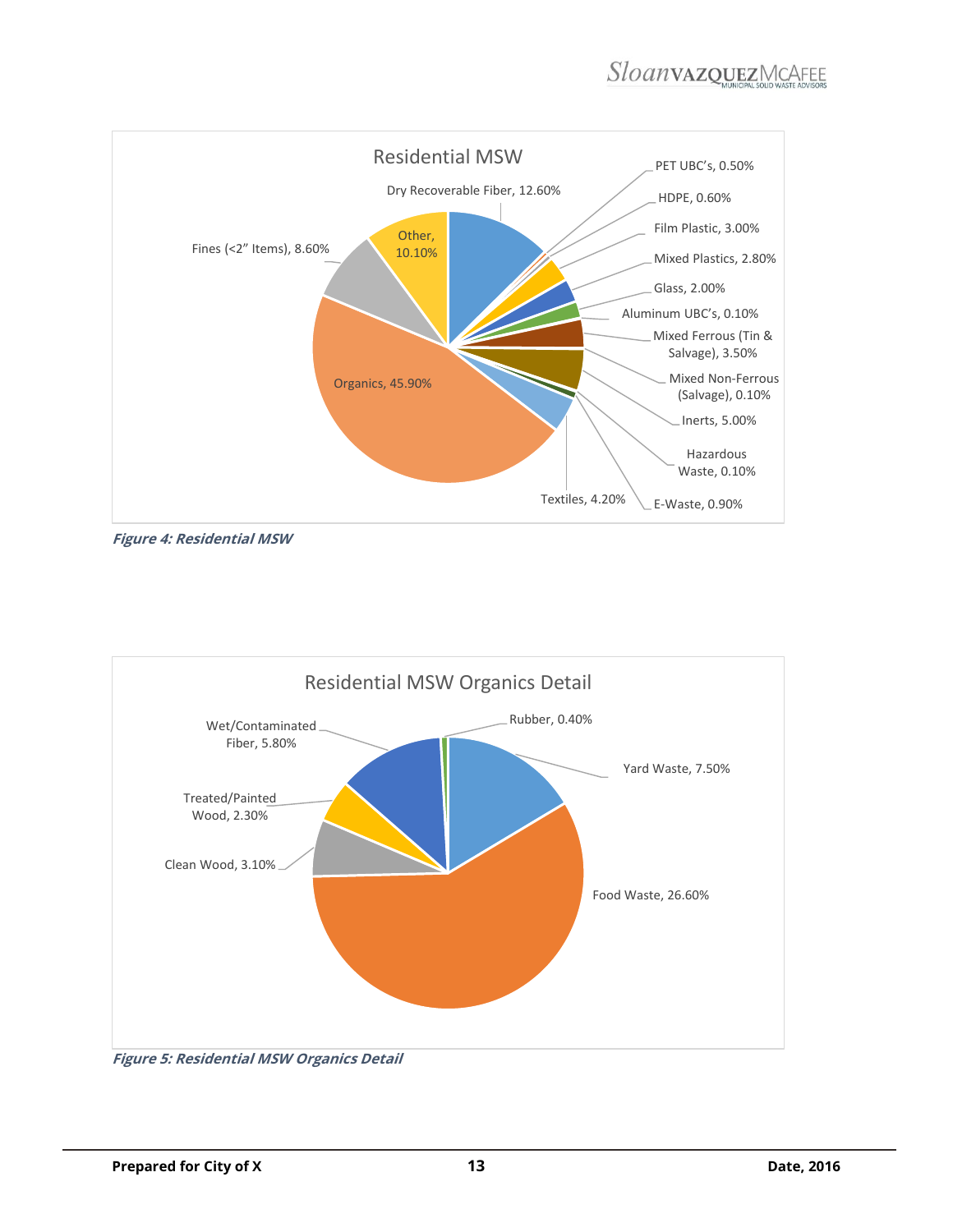## <span id="page-14-0"></span>**B. Commercial MSW Composition and Characterization**

| <b>Commercial MSW -</b><br>(25 Samples, Hand Sort) | <b>Mean</b><br><b>Composition</b> | <b>Standard</b><br><b>Deviation</b> | <b>Lower</b> | <b>Upper</b> |
|----------------------------------------------------|-----------------------------------|-------------------------------------|--------------|--------------|
| 1. Dry Recoverable Fiber                           | 16.4%                             | 11.2%                               | 12.7%        | 20.1%        |
| 2. PET UBC's                                       | 0.5%                              | 0.4%                                | 0.4%         | 0.6%         |
| 3. HDPE                                            | 0.5%                              | 0.4%                                | 0.4%         | 0.6%         |
| 4. Film Plastic                                    | 3.5%                              | 1.6%                                | 3.0%         | 4.0%         |
| <b>5. Mixed Plastics</b>                           | 3.1%                              | 2.6%                                | 2.3%         | 3.9%         |
| 6. Glass                                           | 2.9%                              | 2.4%                                | 2.1%         | 3.7%         |
| 7. Aluminum UBC's                                  | 0.1%                              | 0.2%                                | 0.0%         | 0.2%         |
| 8. Mixed Ferrous (Tin & Salvage)                   | 1.7%                              | 2.7%                                | 0.8%         | 2.5%         |
| 9. Mixed Non-Ferrous (Salvage)                     | 0.8%                              | 2.6%                                | 0.0%         | 1.7%         |
| 10. Inerts                                         | 2.2%                              | 5.8%                                | 0.3%         | 4.1%         |
| <b>11. Hazardous Waste</b>                         | 0.1%                              | 0.3%                                | 0.0%         | 0.2%         |
| 12. E-Waste                                        | 2.2%                              | 5.1%                                | 0.5%         | 3.9%         |
| <b>13. Textiles</b>                                | 2.7%                              | 3.7%                                | 1.5%         | 3.9%         |
| 14. Organics                                       | 42.2%                             | 15.2%                               | 37.2%        | 47.2%        |
| a. Yard Waste                                      | 1.7%                              | 3.8%                                | 0.5%         | 3.0%         |
| b. Food Waste                                      | 30.9%                             | 15.2%                               | 25.9%        | 35.9%        |
| c. Clean Wood                                      | 0.2%                              | 0.6%                                | 0.0%         | 0.4%         |
| d. Treated/Painted Wood                            | 4.4%                              | 9.1%                                | 1.4%         | 7.4%         |
| e. Wet/Contaminated Fiber                          | 5.0%                              | 3.4%                                | 3.9%         | 6.1%         |
| f. Rubber                                          | 0.0%                              | 0.1%                                | 0.0%         | 0.1%         |
| 15. Fines (<2" Items)                              | 10.2%                             | 6.1%                                | 8.2%         | 12.2%        |
| 16. Other                                          | 11.0%                             | 7.6%                                | 8.5%         | 13.5%        |

<span id="page-14-1"></span>**Table 2: Commercial MSW Composition and Characterization**